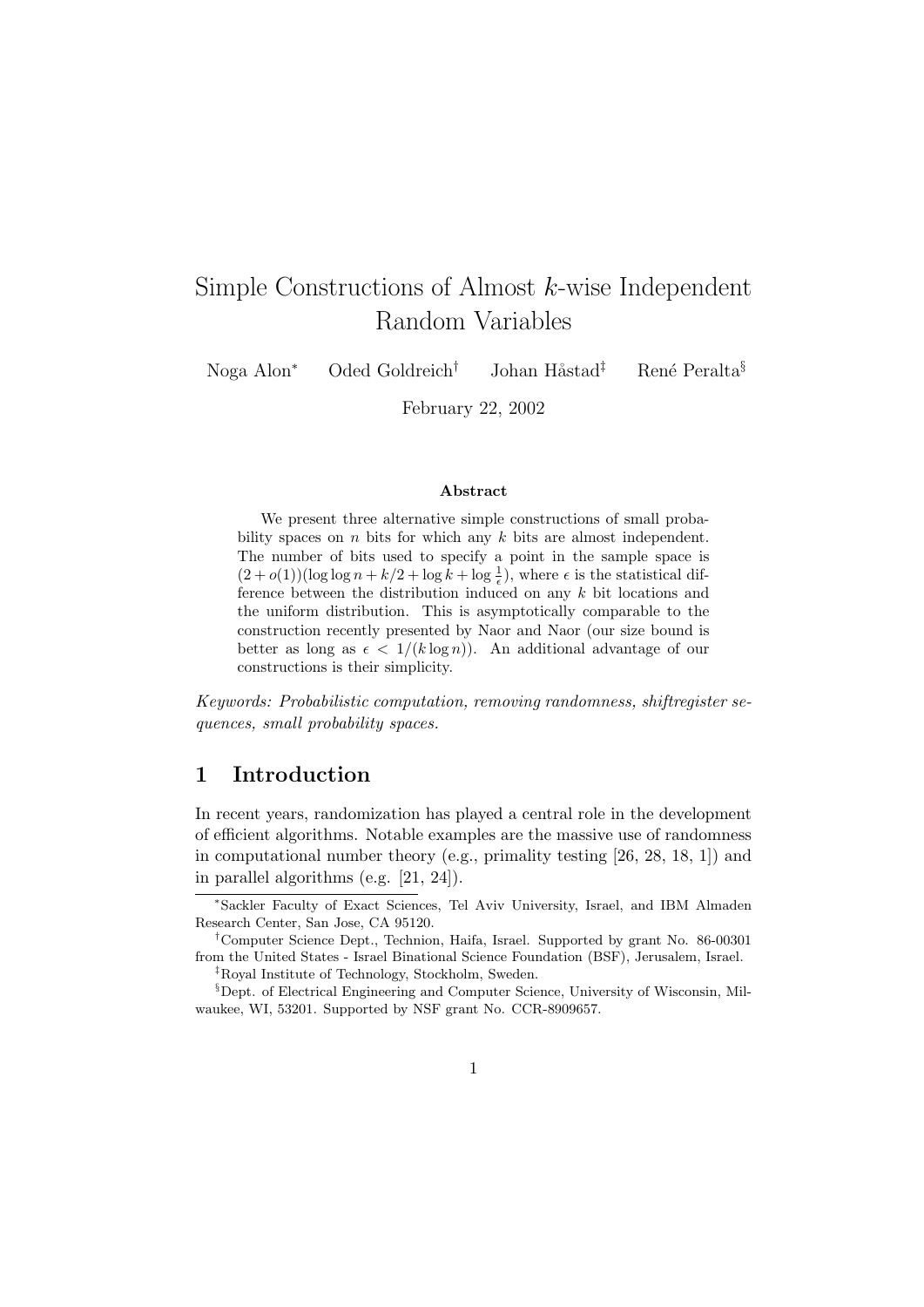A randomized algorithm can be viewed as a two-stage procedure in which first a "sample point" is chosen at random and next a deterministic procedure is applied to the sample point. In the generic case the sample point is an arbitrary string of specific length (say  $n$ ), the sample space consists of the set of all  $2^n$  strings, and "choosing a sample at random" amounts to taking the outcome of  $n$  consecutive unbiased coin tosses. However, as observed by Luby [21], in many cases the algorithm "behaves as well" when the sample is chosen from a much smaller sample space. If points in the smaller sample space can be compactly represented and generated (i.e. reconstructed to their full length from the compact representation) then this yields a saving in the number of coin tosses required for the procedure. In some cases the required number of coin tosses gets so small that one can deterministically scan all possible outcomes (e.g. [21]).

To summarize, the construction of small sample spaces which have some randomness properties is of major theoretical and practical importance. A typical property is that the probability distribution, induced on every k bit locations in a string randomly selected in the sample space, should be uniform. Such a sample space is called k-wise independent.

Alon, Babai and Itai [5] presented an efficient construction of k-wise independent sample spaces of size approximately  $n^{k/2}$ , where n is (as above) the length of the strings in the sample space. This result is very close to best possible, in view of the lower bound of Chor. et. al. [11]. Hence, kwise independent sample spaces of size polynomial in  $n$  are only possible for constant k. This fact led Naor and Naor to introduce the notion of almost k-wise independent sample spaces. Loosely speaking, the probability distribution induced on every  $k$  bit locations in the sample string is "statistically close" to uniform. Clearly, if an algorithm "behaves well" on points chosen from a k-wise independent sample space then it will "behave essentially as well" on points chosen from an almost k-wise independent sample space. In view of this property it is not surprising that these spaces can be used in many applications. Some applications are presented in [25], while more recent applications are given in [4] and [10]. Another, more detailed application, is that one can get an alternative (slightly nicer) proof of Lemma 8 (on page 8) of [15].

Naor and Naor presented an efficient construction of an almost k-wise independent sample space [25]. Points in their sample space are specified by  $O(\log \log n + k + \log \frac{1}{\epsilon})$  bits, where  $\epsilon$  is a bound on the statistical difference between the distribution induced on  $k$  bit locations and the uniform one.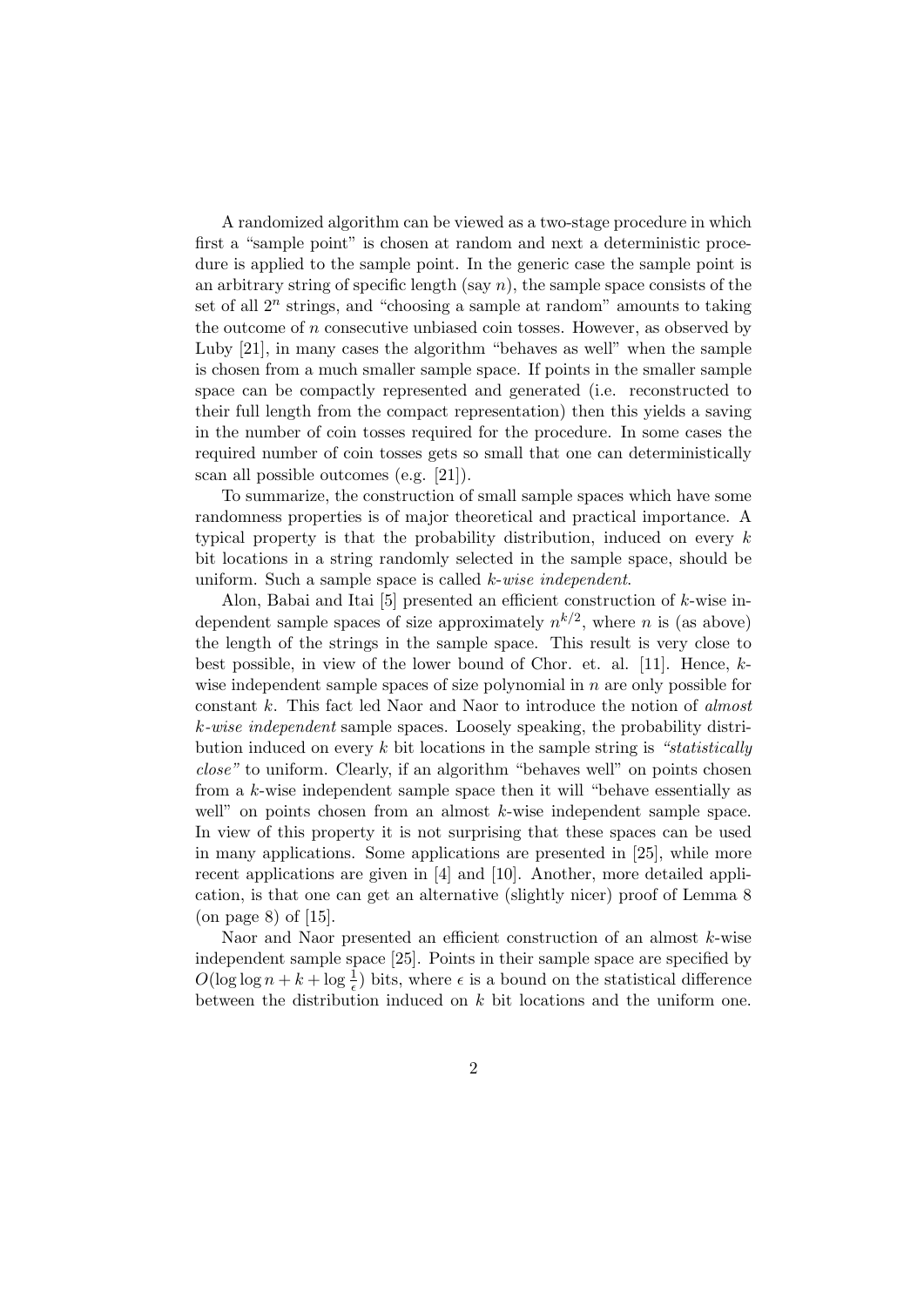The heart of their construction is a sample space of size  $\frac{n}{e^{O(1)}}$  for which the exclusive-or of any fixed bit locations, in the sample point, induces a 0-1 random variable with bias bounded by  $\epsilon$  (i.e. the exclusive-or of these bits is 1 with probability  $\frac{1}{2}(1 \pm \epsilon)$ ). The constant in the exponent depends, among other things, on the constants involved in an explicit construction of an expander (namely the degree and second eigenvalue of the expander). Using the best known expanders [22] this constant is slightly larger than 4.

We present three alternative constructions of sample spaces of size roughly  $\left(\frac{n}{\epsilon}\right)$  $(\frac{n}{\epsilon})^2$  for which the exclusive-or of any fixed bit locations, in the sample point, induces a 0-1 random variable with bias bounded by  $\epsilon$ . Another construction with similar parameters can be given [3] by applying the known properties of the duals of BCH codes (see [23], page 280). Our three constructions are so simple that they can be described in the three corresponding paragraphs below:

- 1. A point in the first sample space is specified by two bit strings of length  $m \stackrel{\text{def}}{=} \log(n/\epsilon)$  each, denoted  $f_0 \cdots f_{m-1}$  and  $s_0 \cdots s_{m-1}$ , where  $f_0 = 1$  and  $t^m + \sum_{i=0}^{m-1} f_i \cdot t^i$  is an irreducible polynomial. The *n*-bit sample string, denoted  $r_0 \cdots r_{n-1}$  is determined by  $r_i = s_i$  for  $i < m$ and  $r_i = \sum_{j=0}^{m-1} f_j \cdot r_{i-m+j}$  for  $i \geq m$ .
- 2. A point in the second sample space is specified by a residue  $x$  modulo a fixed prime  $p \ge (n/\epsilon)^2$ . The *n*-bit sample string, denoted  $r_0 \cdots r_{n-1}$ , is determined by  $r_i = 0$  if  $x + i$  is a quadratic residue modulo p and  $r_i = 1$  otherwise.
- 3. A point in the third sample space is specified by two bit strings of length  $m \stackrel{\text{def}}{=} \log(n/\epsilon)$  each, denoted x and y. The n-bit sample string, denoted  $r_0 \cdots r_{n-1}$ , is determined by letting  $r_i$  equal the inner-productmod-2 of the binary vectors  $x^i$  and y, where  $x^i$  is the i<sup>th</sup> power of x when considered as an element of  $GF(2^m)$ .

The first construction may be viewed as an explanation for the popularity of using linear feedback shift registers for sampling purposes. We showed that when both the feedback rule and the starting sequence are selected at random, the resulting feedback sequence enjoys "almost independence" comparable to the length of the feedback rule (i.e., the sequence is "almost"  $O(m)$ -wise independent, where m is the length of the feedback rule). Similarly, an explanation is provided for the "random structure" of quadratic characters: a random subsequence of quadratic characters (mod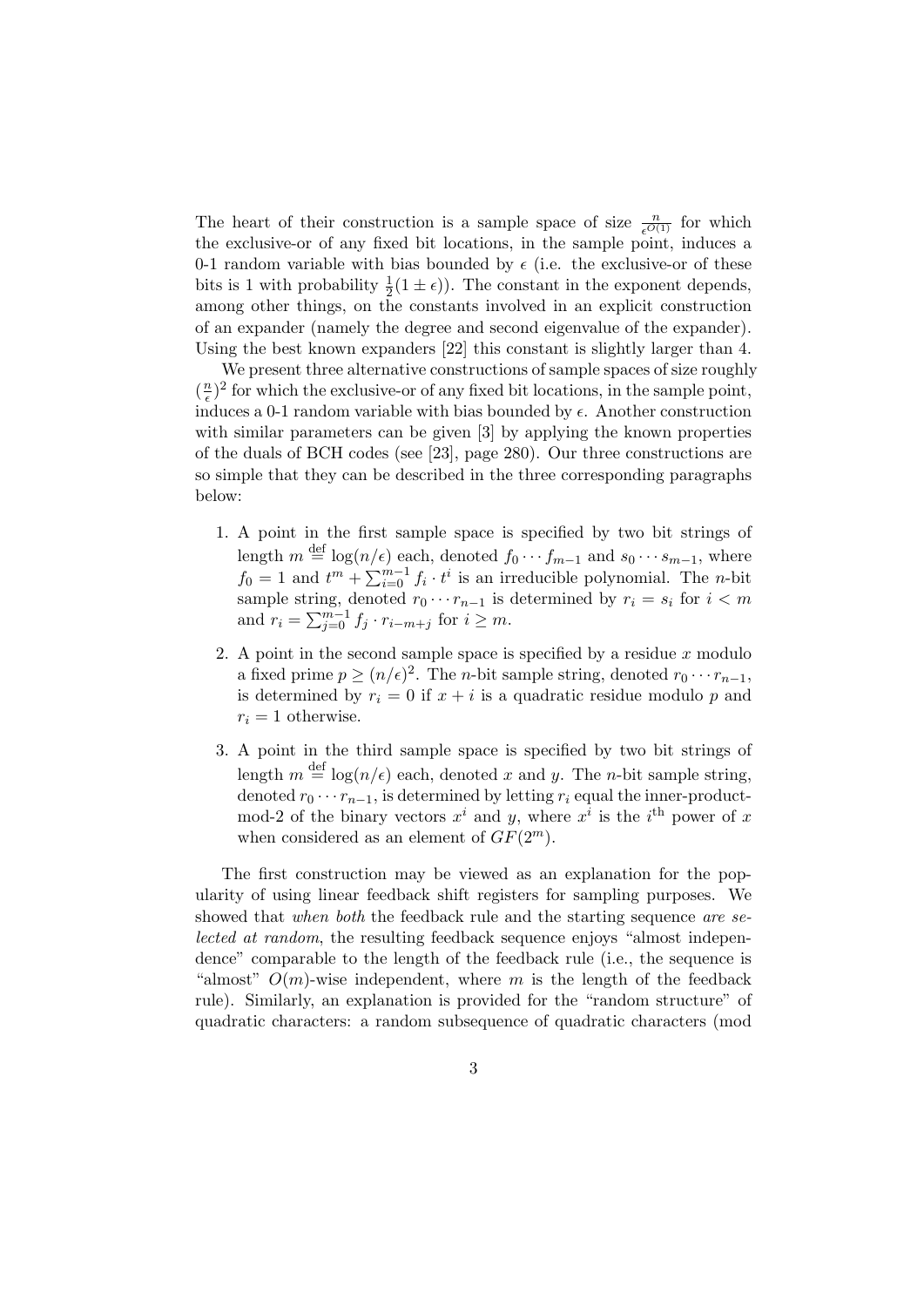p) enjoys "almost independence" comparable to the logarithm of the prime moduli (i.e. the sequence  $\chi_p(x+i_0), \ldots, \chi_p(x+i_{n-1})$  is "almost"  $O(\log p)$ -wise independent when  $x$  is randomly selected).

# 2 Preliminaries

We will consider probability distributions on binary strings of length  $n$ . In particular, we will construct probability distributions which are uniform over some set  $S \subseteq \{0,1\}^n$ , called the *sample space*. The parameter that will be of interest to us is the "size of the probability space"; namely, the number of strings in the support (i.e.  $|S|$ ). The aim is to construct "small" probability spaces which have "good" randomness properties. In particular we will be interested in k-wise independence.

**Convention:** A sample space which is contained in  $\{0, 1\}^n$  will be usually sub-indexed by  $n$ . The super-index will usually represent an upper bound on the logarithm (to base 2) of the cardinality of the sample space. Hence,  $S_n^m$  denotes a sample space of  $\leq 2^m$  strings each of length n.

#### 2.1 Almost k-wise Independence

**Definition 1** (k-wise independence): A sample space  $S_n$  is k-wise independent if when  $X = x_1 \cdots x_n$  is chosen uniformly from  $S_n$  then for any k positions  $i_1 < i_2 < \cdots < i_k$  and any k-bit string  $\alpha$ , we have

$$
Pr[x_{i_1}x_{i_2}\cdots x_{i_k}=\alpha]=2^{-k}.
$$

In many applications it suffices that a bit sequence is "almost"  $k$ -wise independent. There are several standard ways of quantifying this condition (i.e. interpreting the phrase "almost"): cf. [9]. We use two very natural ways corresponding to the  $L_{\infty}$  and  $L_1$  norms:

**Definition 2** (almost k-wise independence): Let  $S_n$  be sample space and  $X = x_1 \cdots x_n$  be chosen uniformly from  $S_n$ .

• (max-norm):  $S_n$  is  $(\epsilon, k)$ -independent *(in max norm)* if for any k positions  $i_1 < i_2 < \cdots < i_k$  and any k-bit string  $\alpha$ , we have

$$
|Pr[x_{i_1}x_{i_2}\cdots x_{i_k} = \alpha] - 2^{-k}| \le \epsilon.
$$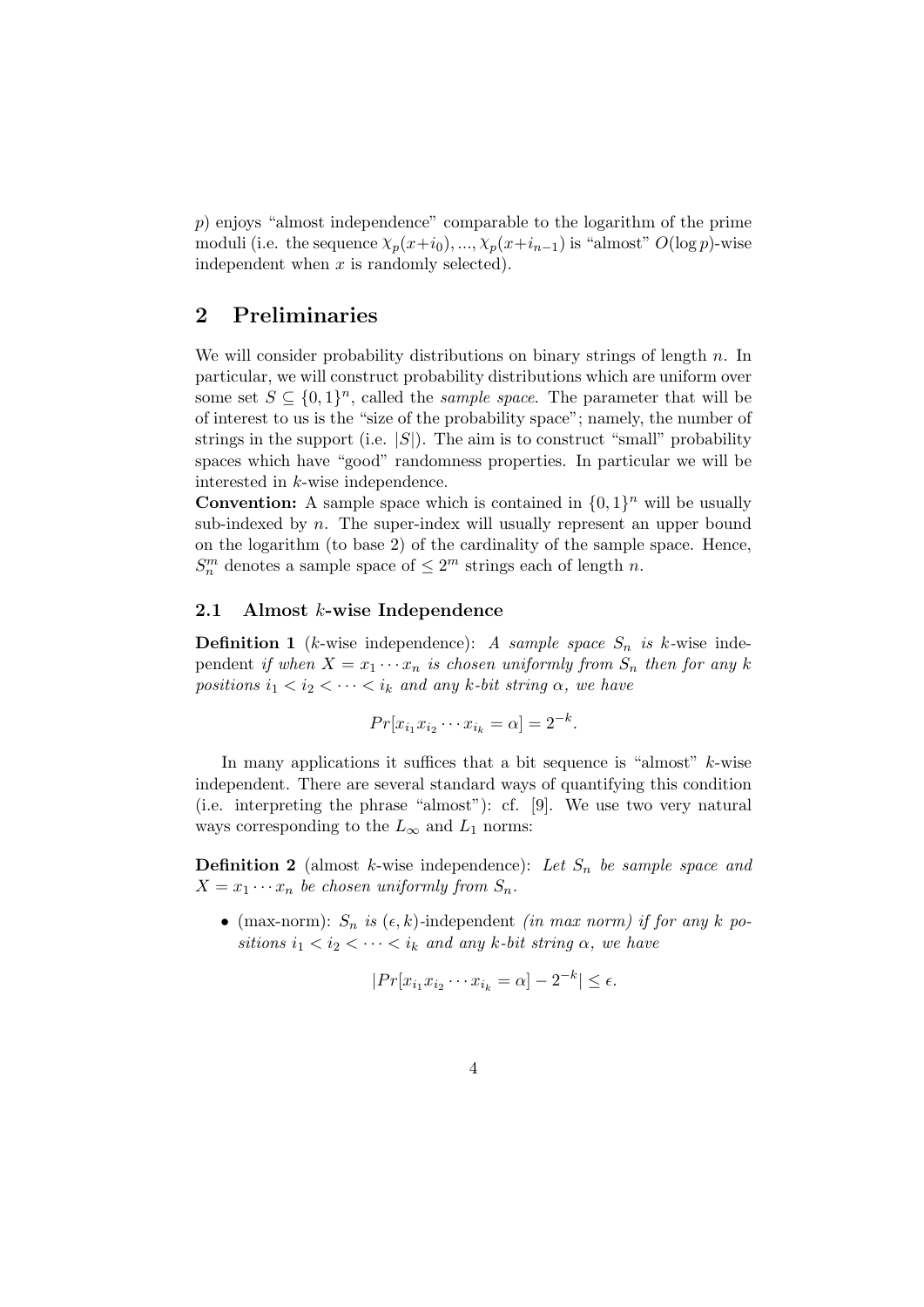• (statistical closeness):  $S_n$  is  $\epsilon$ -away (in  $L_1$  norm) from k-wise independence if for any k positions  $i_1 < i_2 < \cdots < i_k$  we have

$$
\sum_{\alpha \in \{0,1\}^k} |Pr[x_{i_1} x_{i_2} \cdots x_{i_k} = \alpha] - 2^{-k}| \le \epsilon.
$$

Clearly, if  $S_n$  is  $(\epsilon, k)$ -independent (in max norm) then it is at most  $2^k \epsilon$ away (in  $L_1$  norm) from k-wise independence, whereas if  $S_n$  is  $\epsilon$ -away (in  $L_1$  norm) from k-independence then it is  $(\epsilon, k)$ -independent (in max norm).

#### 2.2 Linear Tests

The heart of each of our constructions is a sample space which is very close to random with respect to "linear Boolean tests" (i.e., tests which take the exclusive-or of the bits in some fixed locations in the string). Following Naor and Naor [25], these sample spaces can be used in various ways to achieve almost k-wise independence.

#### Definition 3 :

- Let  $(\alpha, \beta)$ <sub>2</sub> denote the inner-product mod 2 of the binary vectors  $\alpha$  and  $\beta$  (*i.e.*  $(\alpha_1 \cdots \alpha_n, \beta_1 \cdots \beta_n)_2 = \sum_{i=1}^n \alpha_i \beta_i \text{ mod } 2$ ).
- A 0-1 random variable X is called  $\epsilon$ -biased if

$$
|Pr[X=0] - Pr[X=1]| \le \epsilon.
$$

- Let  $S_n$  be a sample space and  $X = x_1 \cdots x_n$  be chosen uniformly from  $S_n$ . The sample space  $S_n$  is said to be e-biased with respect to linear tests if for every  $\alpha = \alpha_1 \cdots \alpha_n \in \{0,1\}^n - \{0\}^n$  the random variable  $(\alpha, X)_2$  is  $\epsilon$ -biased.
- The sample space  $S_n$  is said to be  $\epsilon$ -biased with respect to linear tests of size at most k if for every  $\alpha = \alpha_1 \cdots \alpha_n \in \{0,1\}^n - \{0\}^n$  such that at most k of the  $\alpha_i$  are one, the random variable  $(\alpha, X)_2$  is  $\epsilon$ -biased.

Clearly, the uniform distribution over all *n*-bit strings is unbiased  $(0$ biased) with respect to all linear tests. A linear test can be interpreted as trying to refute the randomness of a probability space by taking a fixed linear combination of the bits in the sample.

The following lemma, attributed to Vazirani [29] (see also [30], [11]), links the ability to pass linear tests with almost independence.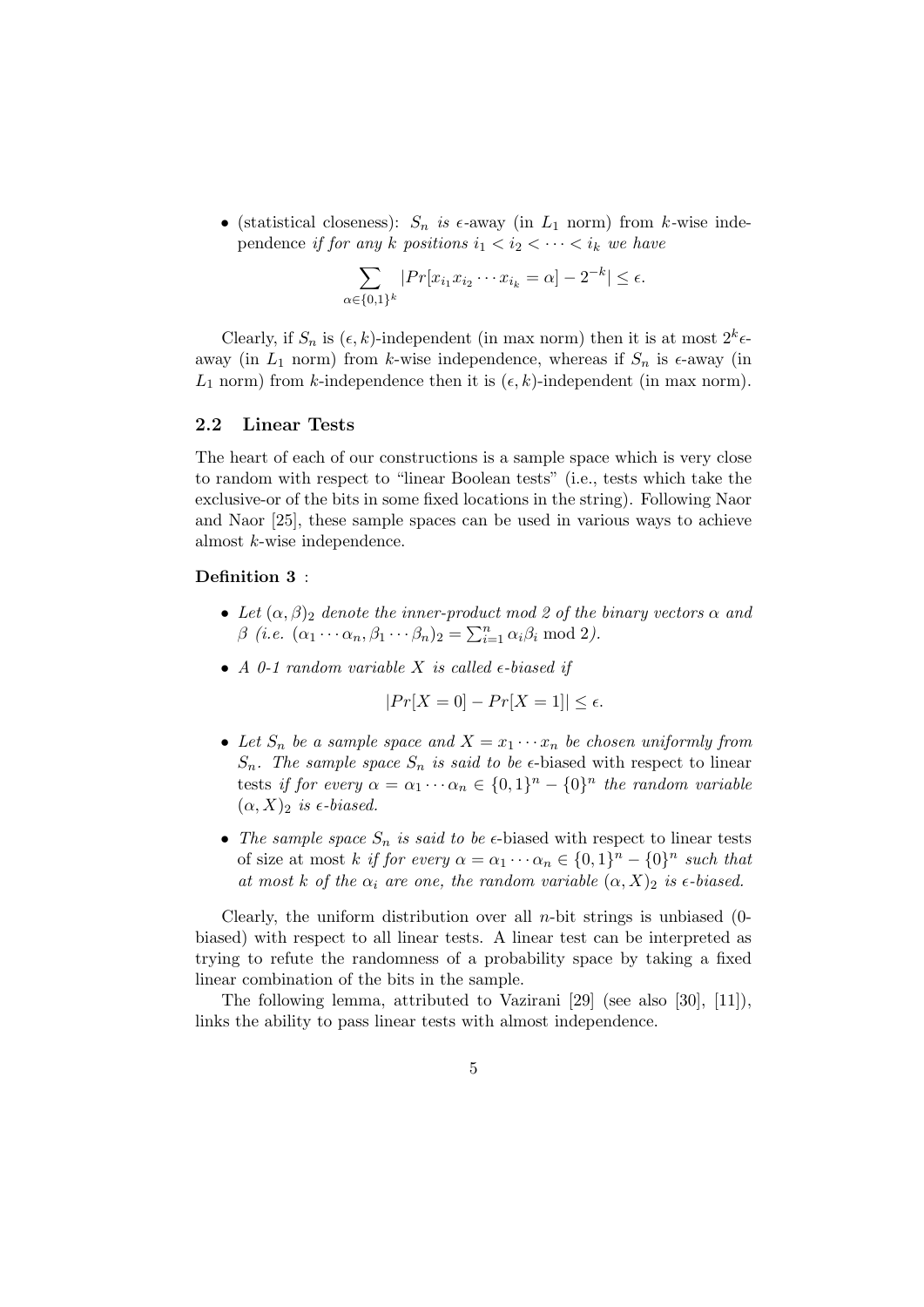**Lemma 1** (Vazirani): Let  $S_n \subset \{0,1\}^n$  be a sample space that is  $\epsilon$ -biased with respect to linear tests of size at most k. Then the sample space  $S_n$  is  $((1-2^{-k})\epsilon, k)$ -independent (in max norm), and  $(2^k-1)^{1/2}\epsilon$ -away (in L<sub>1</sub>) norm) from  $k$ -wise independence.

In particular this implies:

**Corollary 1** (Vazirani): Let  $S_n \subset \{0,1\}^n$  be a sample space that is  $\epsilon$ -biased with respect to linear tests. Then, for every k, the sample space  $S_n$  is  $((1 (2^{-k})\epsilon, k$ )-independent (in max norm), and  $(2^k-1)^{1/2}\epsilon$ -away (in  $L_1$  norm) from k-wise independence.

**Remark:** In the applications of the lemma we will use the bounds  $\epsilon$  and  $2^{k/2}$  respectively, since the difference is minimal.

For completeness we give the proof of Lemma 1 in an appendix.

A more advantageous way of using  $\epsilon$ -biased (w.r.t. linear tests) sample spaces, than just using Corollary 1, was suggested by Naor and Naor [25]: They combine the use of a sample space which is  $\epsilon$ -biased w.r.t. linear tests with a "linear" k-wise independent sample space. A sample space is called linear if its elements are obtained by a linear transformation of their succinct representation (equivalently, the sample space is a linear subspace). For example, the construction of a k-wise independent sample space presented by Alon, Babai and Itai [5] is linear. To be more precise they construct a sample space on *n* bits, where  $n = 2<sup>t</sup> - 1$ , which is generated by  $td+1$  bits and is  $(2d + 1)$ -wise independent. Naor and Naor observed that a sample space which is almost unbiased with respect to linear Boolean tests can be used to sample succinct representations of points in the linear  $k$ -wise independent space. The sample obtained can be shown to be  $\epsilon$ -biased w.r.t. linear tests of size at most  $k$ . Using Lemma 1 we get.

**Lemma 2** (Naor and Naor): Let  $S_n^m \subset \{0,1\}^n$  be a sample space of cardinality  $2^m$  that is  $\epsilon$ -biased with respect to linear tests. Let k be an integer and  $L_N^n \subset \{0,1\}^N$  be a k-wise independent linear sample space of cardinality  $2^n$ . Suppose  $L_N^n$  is defined by the linear map T. Then, the sample space  $R_N^m$  constructed by applying the linear map T to each sample point in  $S_n^m$ , is  $\epsilon$ -biased with respect to linear tests of size at most k. Hence  $R_N^m$  is  $(\epsilon, k)$ -independent (in max norm), and  $2^{k/2} \epsilon$ -away (in  $L_1$  norm) from k-wise independence.

Using the construction in [5] we get: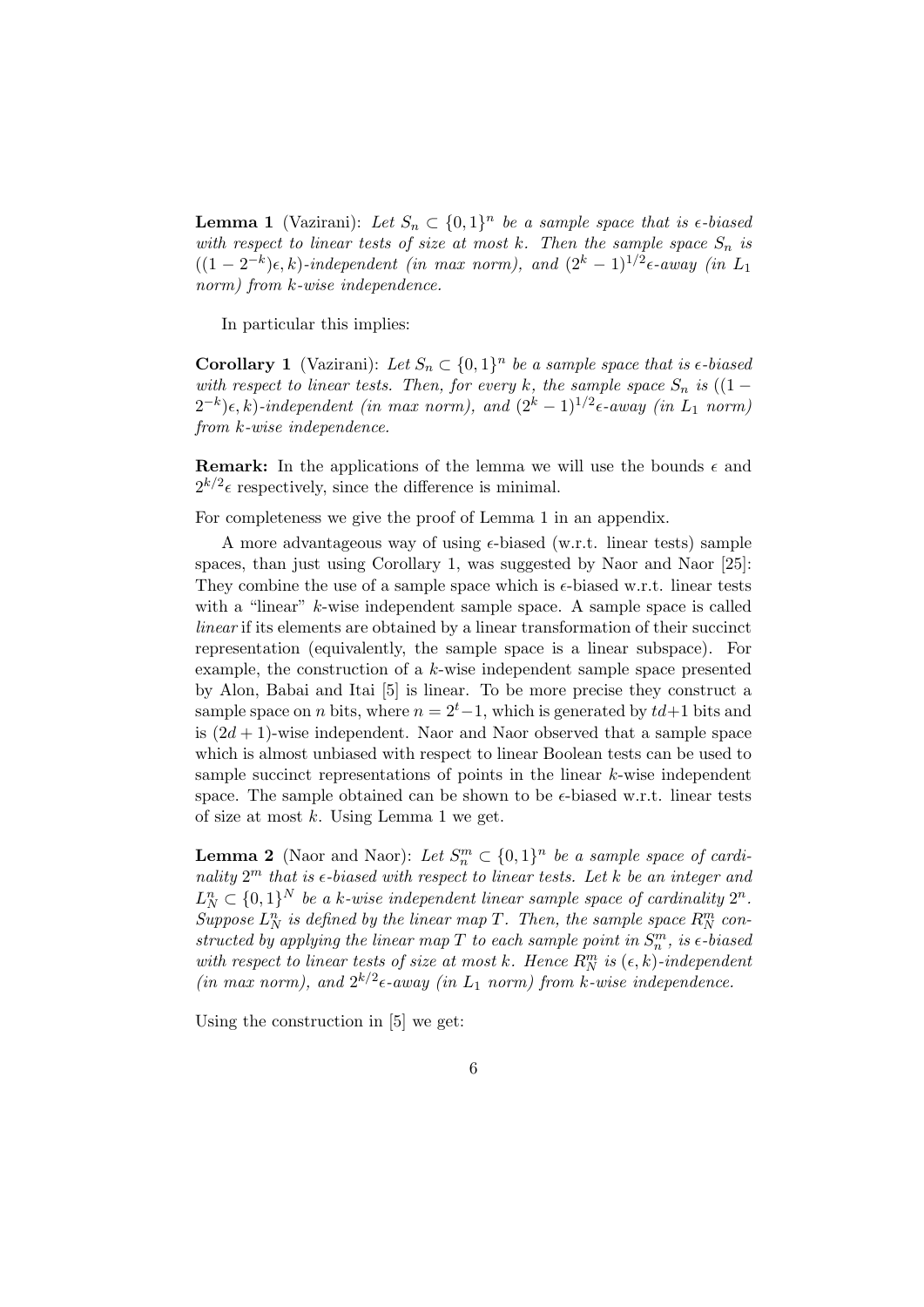**Corollary 2** (Naor and Naor): Let  $k < n$  be an odd integer and  $N \leq$  $2^{\lfloor\frac{2(n-1)}{k-1}\rfloor}-1.$  Given a sample space,  $S_n^m$ , as in Lemma 2, one can construct a sample space  $R_N^m \subset \{0,1\}^N$  of cardinality  $2^m$  such that  $R_N^m$  is  $(\epsilon, k)$ -independent (in max norm), and  $2^{k/2} \epsilon$ -away (in  $L_1$  norm) from kwise independence.

Hence, an  $(\epsilon, k)$ -independent sample space on N bits can be constructed using  $O(\log \log N + \log k + \log \frac{1}{\epsilon})$  random bits instead of  $O(\log N + \log k + \frac{1}{\epsilon})$  $\log \frac{1}{\epsilon}$ ) random bits (as in direct application of Corollary 1).

In view of Corollary 2, the main part of the paper deals merely with the construction of small sample spaces which have small bias with respect to linear tests.

## 3 The LFSR Construction

Our first construction is based on linear feedback shift register (LFSR) sequences.

Definition 4 (linear feedback shift register sequences): Given two sequences  $\overline{s} = s_0, s_1, \ldots s_{m-1}$  and  $\overline{f} = f_0, f_1, \ldots f_{m-1}$  of m bits each, the shift register sequence generated by the feedback rule f and the start sequence  $\overline{s}$  is  $r_0, r_1, \ldots r_{n-1}$  where  $r_i = s_i$  for  $i < m$  and  $r_i = \sum_{j=0}^{m-1} f_j \cdot r_{i-m+j}$  for  $i \geq m$ .

Our sample space will consist of all shift register sequences generated by "non-degenerate" feedback rules and any starting sequence.

**Construction 1** (Sample Space  $A_n^{2m}$ ): The sample space  $A_n^{2m}$  is the set of all shift register sequences generated by a feedback rule  $\overline{f} = f_0 f_1 \cdots f_{m-1}$ with  $f_0 = 1$  and  $f(t) \stackrel{\text{def}}{=} t^m + \sum_{j=0}^{m-1} f_j \cdot t^j$  being an irreducible polynomial (such a feedback rule is called non-degenerate). Namely,  $A_n^{2m}$  contains all sequences  $\bar{r} = r_0 r_1 \cdots r_{n-1}$  such that there exists a non-degenerate feedback rule  $\overline{f}$  and a start sequence  $\overline{s}$  generating  $\overline{r}$ .

Hence, the size of the sample space  $A_n^{2m}$  is at most  $2^{2m}$  (actually, it is  $\approx \frac{2^{2m}}{2}$  $\frac{m}{m}$ ). In view of Corollary 2 we now confine ourselves to evaluating the bias of this sample space with respect to linear Boolean tests.

**Proposition 1** : The sample space  $A_n^{2m}$  is  $\frac{n-1}{2^m}(1+O(2^{-m/2}))$ -biased with respect to linear tests. Namely, for any nonzero  $\alpha$  the random variable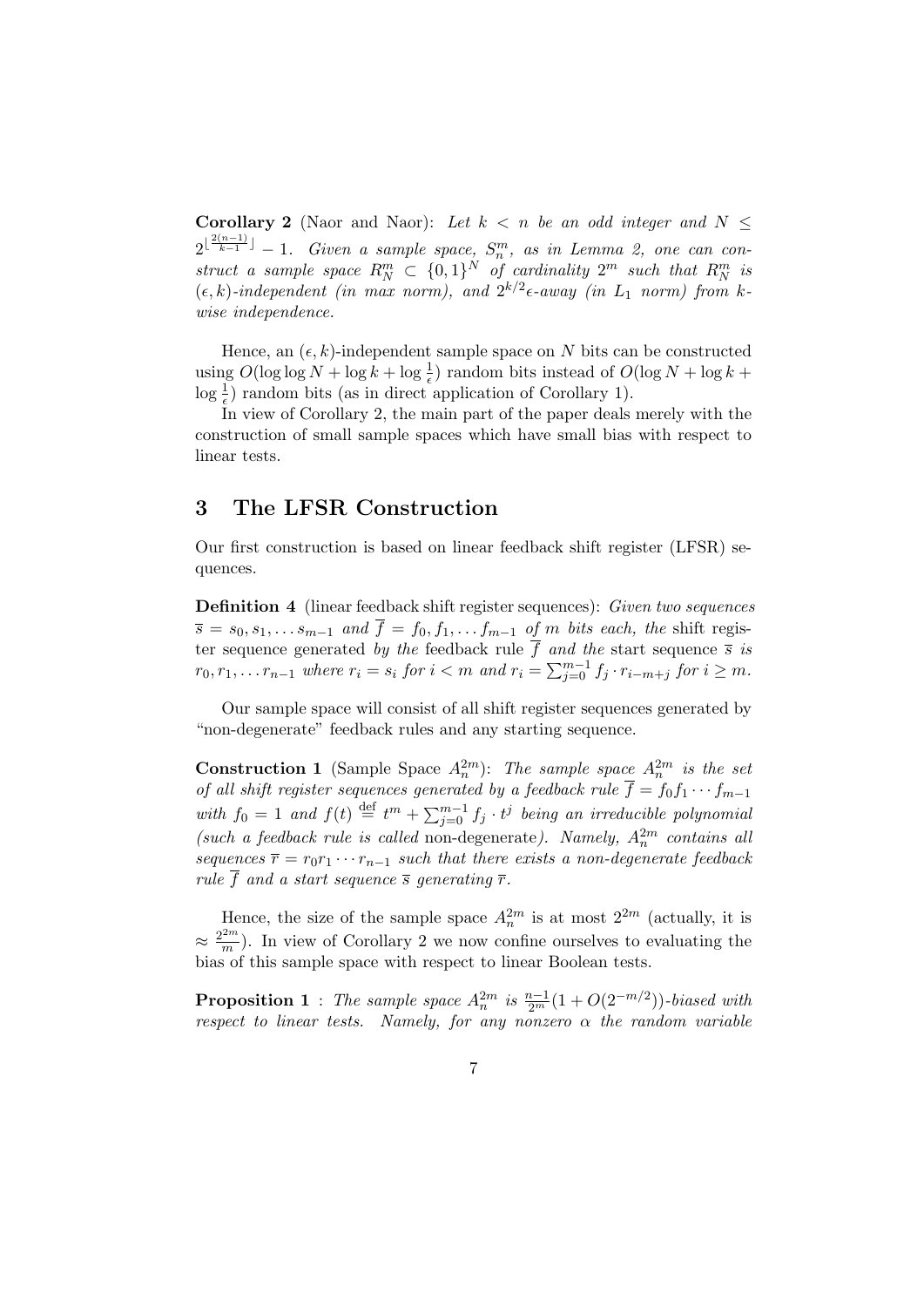$(\alpha, r)_2$  is  $(n-1)2^{-m}(1+O(2^{-m/2}))$ -biased when r is selected uniformly in  $A_n^{2m}$ .

**Proof:** For the rest of this section we consider only polynomials over  $GF(2)$ . The number of irreducible monic polynomials  $(19)$ , p. 39) of degree m is

$$
\frac{1}{m}\sum_{d|m}\mu(\frac{m}{d})2^d,
$$

where  $\mu$  is the ordinary Möbius function (i.e.  $\mu(x) = (-1)^s$  where s is the number of primes that divide x if x is squarefree and  $\mu(x) = 0$  otherwise). Since also  $\mu(1) = 1$  the above expression is  $(1 + O(2^{-m/2})) \frac{2^m}{m}$ . For the rest of this section we will, for notational simplicity, treat the number of irreducible monic polynomials of degree m as if it is exactly  $\frac{2^m}{m}$ . (The error introduced is absorbed in the error term.) Hence, with this convention we say that the size of  $A_n^{2m}$  is  $\frac{2^{2m}}{m}$  $\frac{2m}{m}$ .

Fix the feedback rule (i.e.  $\overline{f}$ ) and consider the distribution of  $(\alpha, r)_2$ when we only vary the starting vector (i.e.  $\bar{s}$ ). A key observation is that the  $r_i$ 's are a linear combination of the  $s_j$ 's (which are the only indeterminates as the  $f_i$ 's were fixed). It is useful (and standard practice) to notice that in  $GF(2)$ , the reduction of  $t^j$  modulo  $f(t)$  (=  $t^m + \sum_{i=0}^{m-1} f_i \cdot t^i$ ) is a linear combination of  $t^0, t^1, \ldots t^{m-1}$  and that this linear combination is identical to the coefficients in the expression of  $r_i$  as a linear combination of the  $s_j$ 's. Hence, a linear combination of the r<sub>i</sub>'s (which is exactly what  $(\alpha, r)_2$ ) is) corresponds to a linear combination of the corresponding powers of  $t^i$ . This linear combination can be either identically zero or not. The first case means that the polynomial  $f(t)$  divides the polynomial  $g(t) \stackrel{\text{def}}{=} \sum_{i=0}^{n-1} \alpha_i \cdot t^i$ ; whereas in the second case  $(\alpha, r)_2$  being a non constant combination of the  $s_i$ 's is unbiased when the  $s_i$ 's are uniformly selected. Hence the bias of  $(\alpha, r)_2$ , when r is uniformly selected in  $A_n^{2m}$  equals the probability that the polynomial  $f(t)$  divides the polynomial  $g(t)$ . The latter probability is bounded by the fraction of irreducible monic polynomials of degree  $m$ which divide a specific polynomial of degree  $n-1$ . There are at most  $\frac{n-1}{m}$ irreducible monic polynomials of degree  $m$  which divide a polynomial of degree  $n - 1$ . Dividing by the number of irreducible monic polynomials of degree m (i.e.  $\frac{2^m}{m}$ ) the proposition follows.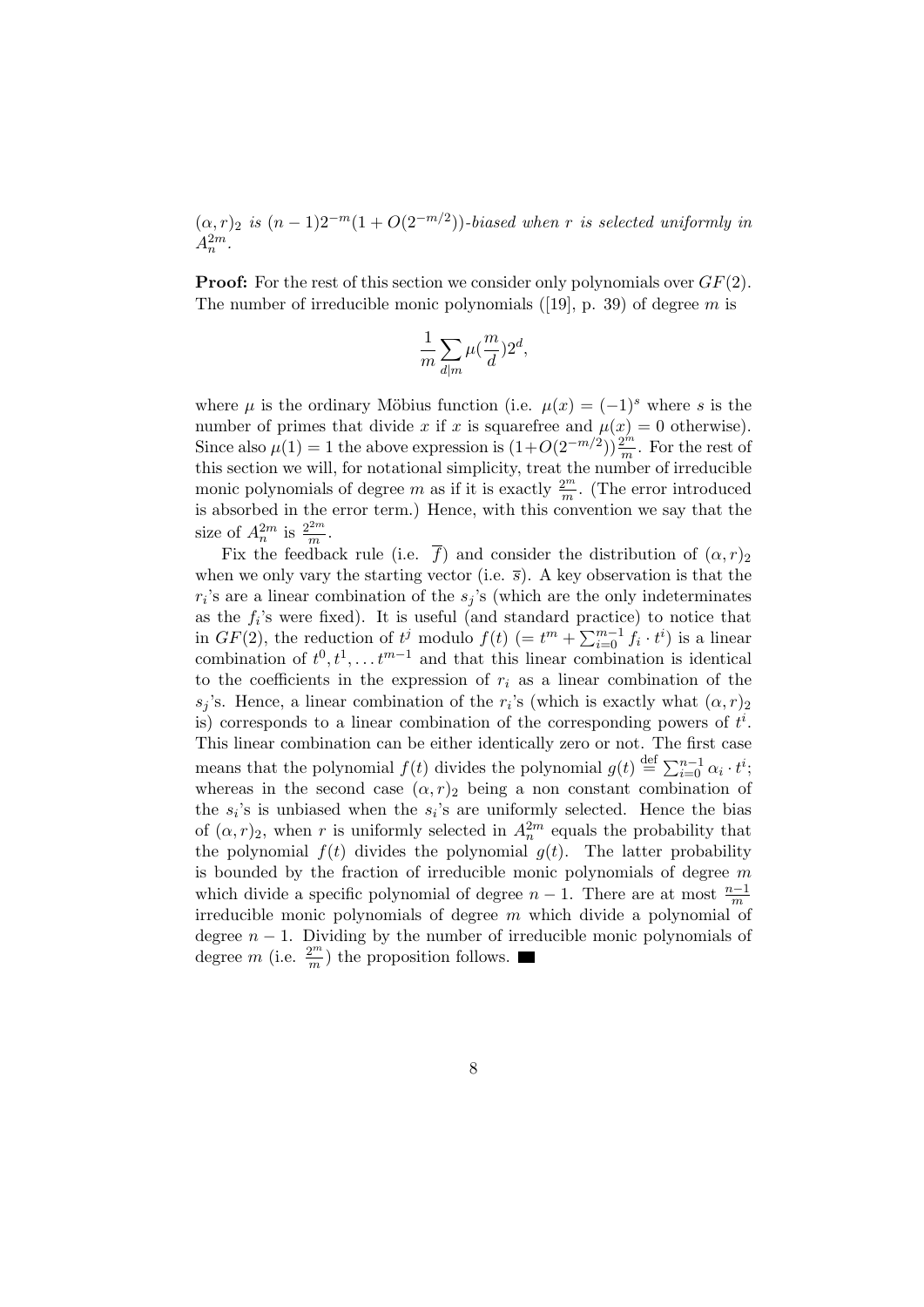#### 4 The Quadratic Character Construction

Our second construction is based on Weil's Theorem regarding character sums (cf. [27], p. 43, Thm. 2C). A special case of this theorem is stated below.

**Definition 5** (Quadratic Character): Let p be an odd prime and x be an integer relatively prime to p. The Quadratic Character of  $x \mod p$ , denoted  $\chi_p(x)$ , is 1 if x is a quadratic residue modulo p and -1 otherwise. For x a multiple of p we define  $\chi_p(x) = 0$ .

**Theorem 1** (Weil): Let p be an odd prime. Let  $f(t)$  be a polynomial over  $GF(p)$  which is not the square of another polynomial and has precisely n distinct zeros. Then,

$$
\left| \sum_{x \in GF(p)} \chi_p(f(x)) \right| \le (n-1)\sqrt{p}
$$

The *i*<sup>th</sup> bit in the *j*<sup>th</sup> sample string, in our sample space, will be  $\chi_p(i+j)$ . A translation from  $\pm 1$  sequences to  $\{0, 1\}$  sequences can be easily effected. Theorem 1 will be used to analyze the bias of this sample space with respect to linear tests.

**Construction 2** (Sample Space  $B_n^{\log p}$ ): The sample space  $B_n^{\log p}$  consists of p strings. The  $x^{\text{th}}$  string,  $x = 0, 1, ..., p - 1$ , is  $\overline{r(x)} = r_0(x)r_1(x) \cdots r_{n-1}(x)$ where  $r_i(x) = \frac{1-\chi_p(x+i)}{2}$ , for  $i = 0, 1, ..., n-1$ . If  $x + i = p$  then let  $r_i = 1$ .

Hence, the size of the sample space  $B_n^{\log p}$  is exactly p.

**Proposition 2**: The sample space  $B_n^{\log p}$  is  $\frac{n-1}{\sqrt{p}} + \frac{n}{p}$  $\frac{n}{p}$ -biased with respect to linear tests. Namely, for any nonzero  $\alpha$  the random variable  $(\alpha, r)_2$  is  $\frac{n-1}{\sqrt{p}}+\frac{n}{p}$  $\frac{n}{p}$ -biased when r is selected uniformly in  $B^{\log p}_{n}$ .

**Proof:** The bias of  $(\alpha, r)_2$  equals the expectation of  $(-1)^{(\alpha, r)_2}$  taken over all possible r's. Hence the bias is

$$
\frac{1}{p} \Big| \sum_{x \in GF(p)} (-1)^{\sum_{i=0}^{n-1} \alpha_i r_i(x)} \Big|.
$$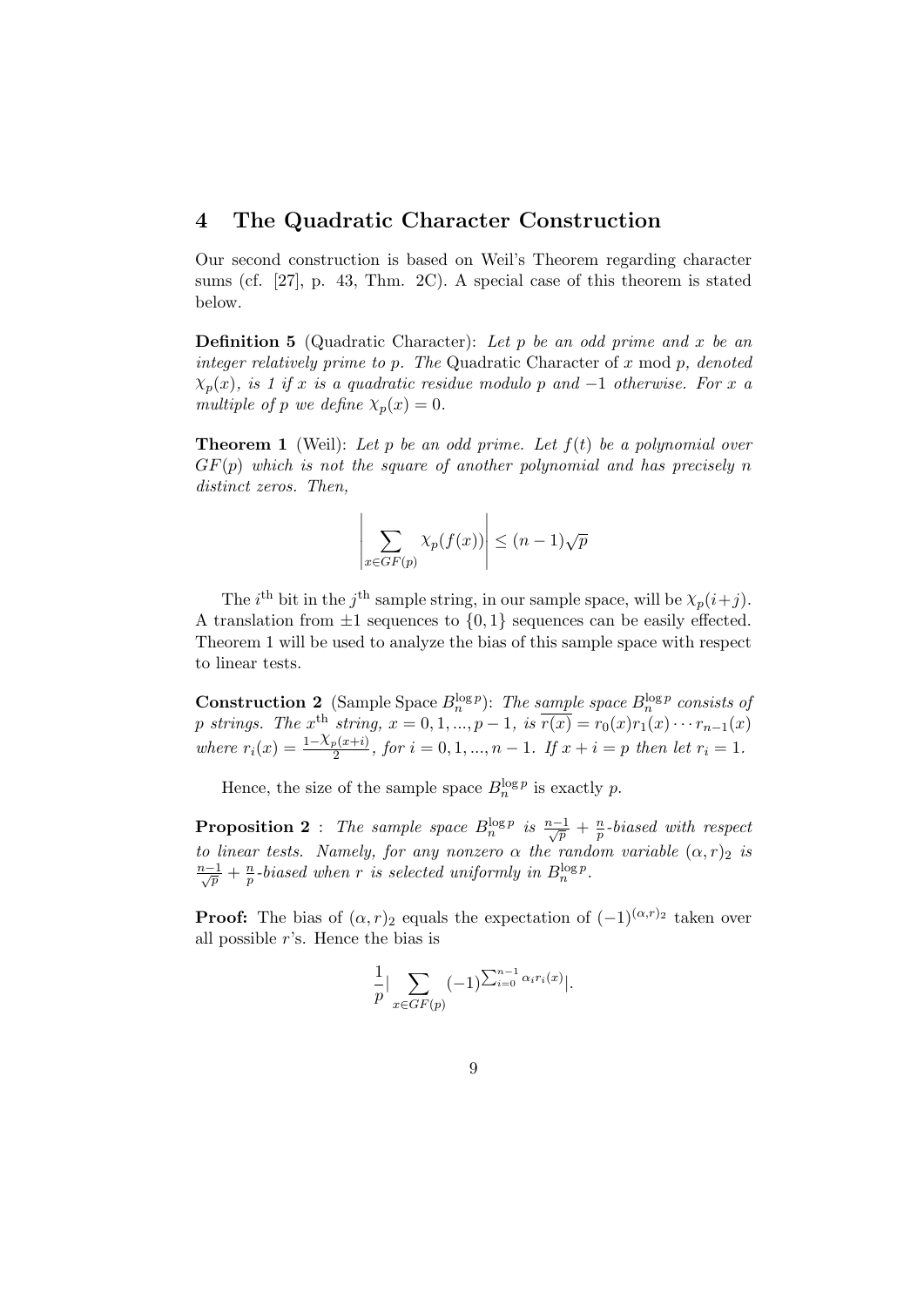For most x's  $(-1)^{r_i(x)} = \chi_p(x+i)$  and using  $\chi_p(xy) = \chi_p(x)\chi_p(y)$ , we get the following bound for the bias:

$$
\frac{1}{p}|\sum_{x \in GF(p)} \chi_p(f(x))| + \frac{n}{p}
$$

where  $f(x) = \prod_{i=0}^{n-1} (x+i)^{\alpha_i}$  and the second term comes form the special x for which  $x+i = p$  for some i with  $\alpha_i = 1$ . Using Theorem 1, our proposition follows.

## 5 The Powering Construction

Our third construction is based on arithmetic in finite fields. In particular, we will use  $GF(2^m)$  arithmetic and also consider the field elements as binary strings.

**Construction 3** (Sample Space  $C_n^{2m}$ ): Let bin :  $GF(2^m) \rightarrow \{0, 1\}^m$  be a one-to-one mapping satisfying bin(0) =  $0^m$  and bin $(u + v) = \text{bin}(x) \oplus$ bin(y), where  $\alpha \oplus \beta$  means the bit-by-bit xor of the binary strings  $\alpha$  and β. (The standard representation of  $GF(2<sup>m</sup>)$  as a vector space satisfies the above conditions.) A string in the sample space  $C_n^{2m}$  is specified using two field elements, x and y. The i<sup>th</sup> bit in this string is the inner-product of  $x^i$ and y. More precisely, the i<sup>th</sup> bit of the sample point is  $(\text{bin}(x^i), \text{bin}(y))_2$ .

Hence, the size of the sample space  $C_n^{2m}$  is  $2^{2m}$ . We now evaluate the bias of this sample space with respect to linear Boolean tests.

**Proposition 3** : The sample space  $C_n^{2m}$  is  $\frac{n-1}{2^m}$ -biased with respect to linear tests. Namely, for any nonzero  $\alpha$  the random variable  $(\alpha, r)_2$  is  $(n-1)2^{-m}$ . biased when r is selected uniformly in  $C_n^{2m}$ .

**Proof:** Let  $r(x, y) = r_0(x, y) \cdots r_{n-1}(x, y)$  denote the sample point specified by the field elements  $x$  and  $y$ . Note that

$$
(\alpha, r(x, y))_2) = \sum_{i=0}^{n-1} \alpha_i(\text{bin}(x^i), \text{bin}(y))_2
$$

which equals  $(\text{bin}(\sum_{i=0}^{n-1} \alpha_i x^i), \text{bin}(y))_2$ . Let  $p_\alpha(t) = \sum_{i=0}^{n-1} \alpha_i t^i$  be a polynomial over  $GF(2)$ . We are interested in the distribution of  $(\text{bin}(p_{\alpha}(x)), \text{bin}(y))_2$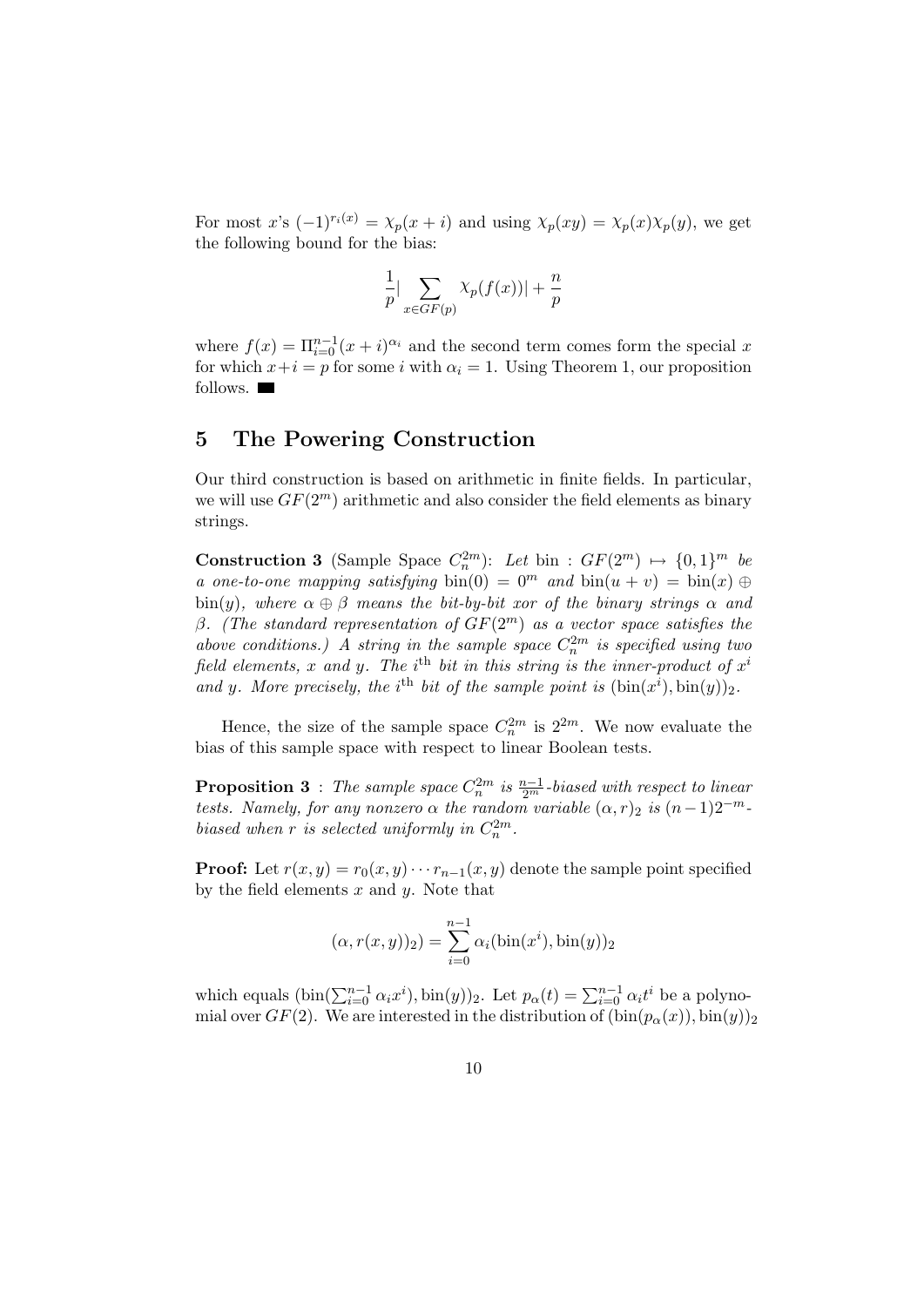when  $x \in GF(2^m)$  and  $y \in GF(2^m)$  are chosen uniformly. As in the proof of Proposition 1, we analyze this probability by fixing  $x$  and going through all possible  $y$ 's. There are two cases to consider. If x is not a zero of the polynomial  $p_{\alpha}(t)$  then  $\text{bin}(p_{\alpha}(x)) \neq 0^m$  and  $(\text{bin}(p_{\alpha}(x)), \text{bin}(y))_2$  is unbiased when selecting y uniformly. If on the other hand x is a zero of  $p_{\alpha}(t)$ then  $(\text{bin}(p_{\alpha}(x)), \text{bin}(y))_2 = 0$  for all y's, but  $p_{\alpha}(t)$  has at most  $n-1$  zeros. Hence, the proposition follows.

Remark: Construction 3 actually constructs linear feedback shiftregister sequences, but with a different distribution compared to construction 1. The interested reader is invited to check this. The minimal polynomial for  $x$  will give the feedback rule.

Remark: It is possible to get slightly more bits without affecting the bias of linear tests. Let  $v_1, v_2 \ldots v_m$  be a basis of  $GF[2^m]$  over  $GF[2]$ . Then we can extract nm bits by letting  $b_{ij} = (bin(v_j x^i), bin(y))$ . The bias of any xor is still  $n2^{-m}$ . The proof of this fact is almost identical to the present proof. The only difference is that we get a polynomial over  $GF[2^m]$  instead of a polynomial over GF[2].

## 6 Main Theorems for Almost k-wise independence

Let us put the pieces together. All three constructions use at most  $2m$  bits to get *n* bits with  $n2^{-m}$ -bias with respect to linear tests. Combining this with Corollary 2 we get:

**Theorem 2** Let  $N = 2^t - 1$  and let k be an odd integer. Then it is possible to construct N bits which are  $(\epsilon, k)$ -independent (in max norm) using  $2\left(\lceil \log\frac{1}{\epsilon}+\log\left(1+\frac{(k-1)t}{2}\right)\rceil\right)$  bits.

This is roughly  $2 \log \left( \frac{k \log N}{2\epsilon} \right)$  $\frac{\log N}{2\epsilon}$  bits.

**Theorem 3** Let  $N = 2^t - 1$  and let k be an odd integer. Then we can construct N bits which are  $\epsilon$ -away (in  $L_1$  norm) from k-wise independence using  $2\left(\lceil \frac{k}{2} + \log \frac{1}{\epsilon} + \log \left(1 + \frac{(k-1)t}{2}\right) \rceil \right)$  bits.

This is roughly  $k + 2 \log \left( \frac{k \log N}{2\epsilon} \right)$  $\frac{\log N}{2\epsilon}$  bits.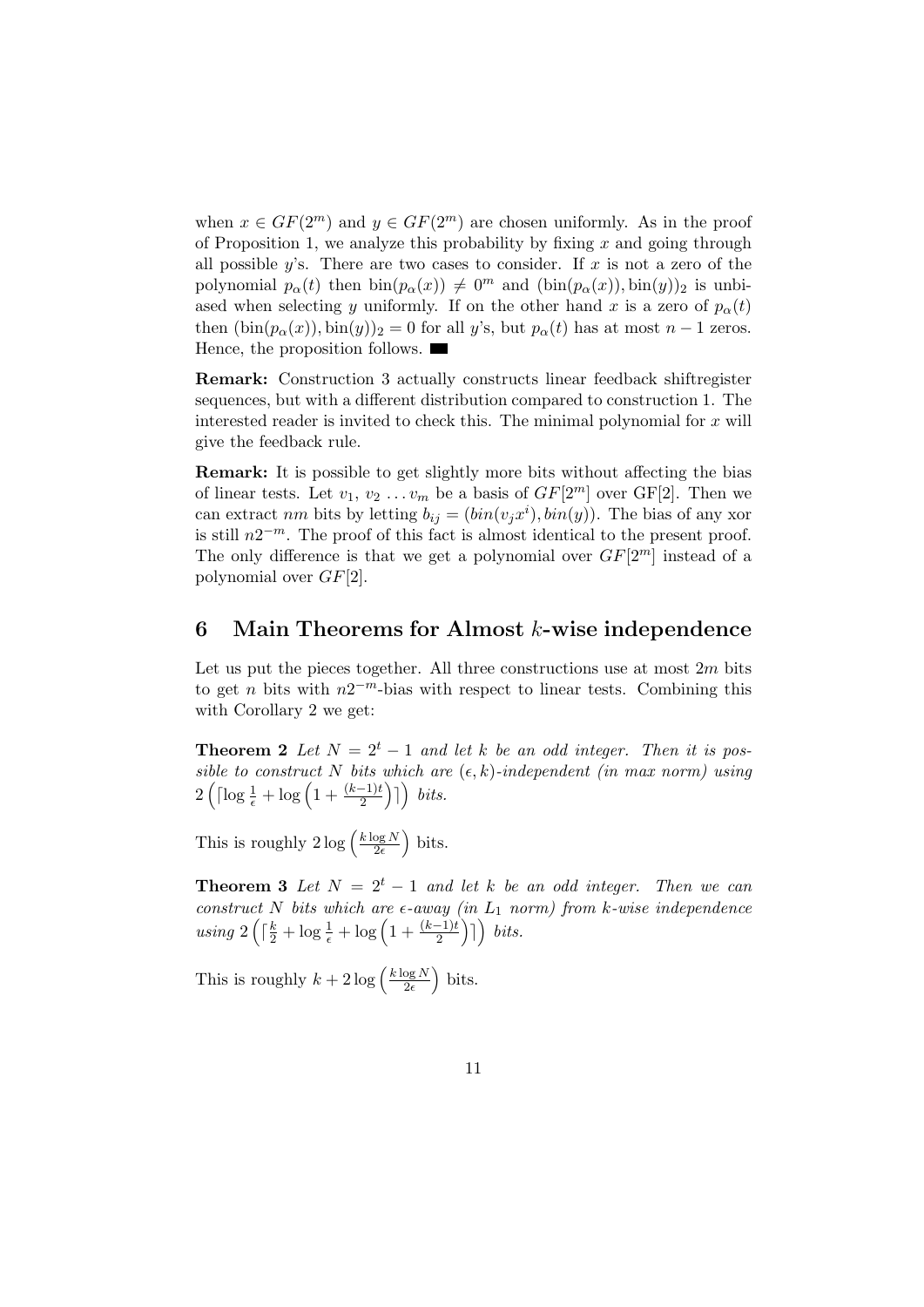## 7 The smallest possible  $\epsilon$ -bias spaces

The constructions above lead naturally to the problem of studying how close to optimal these are in terms of the size of the sample spaces. Here we briefly comment on this problem. We note that tight bounds for the related quantity which is the minimum possible size of a sample space in which there are  $n$  random variables which are  $k$ -wise independent are given in [11] and in [5].

For an integer n and for a real  $\epsilon < 1/2$ , let  $m(n, \epsilon)$  denote the minimum m such that there exists a sample space of size m and  $n(0, 1)$ -random variables embedded in it, such that for any nontrivial linear combination over  $GF(2)$ of the random variables, the probability that it is 0 is between  $1/2 - \epsilon$  and  $1/2 + \epsilon$ .

Our objective is to study the function  $m(n, \epsilon)$ . A very similar function is studied in [6], and most of the techniques applied there can be used in our case as well, as we briefly describe below. Besides these techniques, we need a new result, stated in proposition 4 below.

As mentioned in [25] the problem of estimating  $m(n, \epsilon)$  can be best formulated as a problem about error correcting codes. Indeed, suppose there is a sample space of size m and  $n(0,1)$ -random variables as above over it. Let  $a_{ij} \in \{0,1\}$  denote the value of the  $i^{th}$  random variable in the  $j<sup>th</sup>$  point of the sample space, and let A be the n by m matrix given by:  $A = (a_{ij})_{1 \leq i \leq n, 1 \leq j \leq m}$ . Then A is the generating matrix of a linear code of dimension n and length m over  $GF(2)$  in which all the distances are between  $(1/2 - \epsilon)m$  and  $(1/2 + \epsilon)m$ . Conversely, from any linear code as above we can obtain a sample space and random variables with the corresponding properties.

Therefore, the known bounds in the theory of error correcting codes can be used to estimate the function  $m(n, \epsilon)$ . The Gilbert-Varshamov bound (in fact, with a slight modification, as here we need a code in which all code words have weight which is very close to  $(0.5m)$  implies that for any n and  $\epsilon$ .

$$
m(n,\epsilon) \le O(\frac{n}{\epsilon^2}).
$$

The same bound can be easily proved by a probabilistic argument as well. It is trivially true that for any positive  $\epsilon$ ,  $m(n, \epsilon) \leq 2^n$  since there is a code of length  $m = 2^n$  and dimension n in which the weight of each code-word is precisely 0.5m. Combining this with the modification in the remark of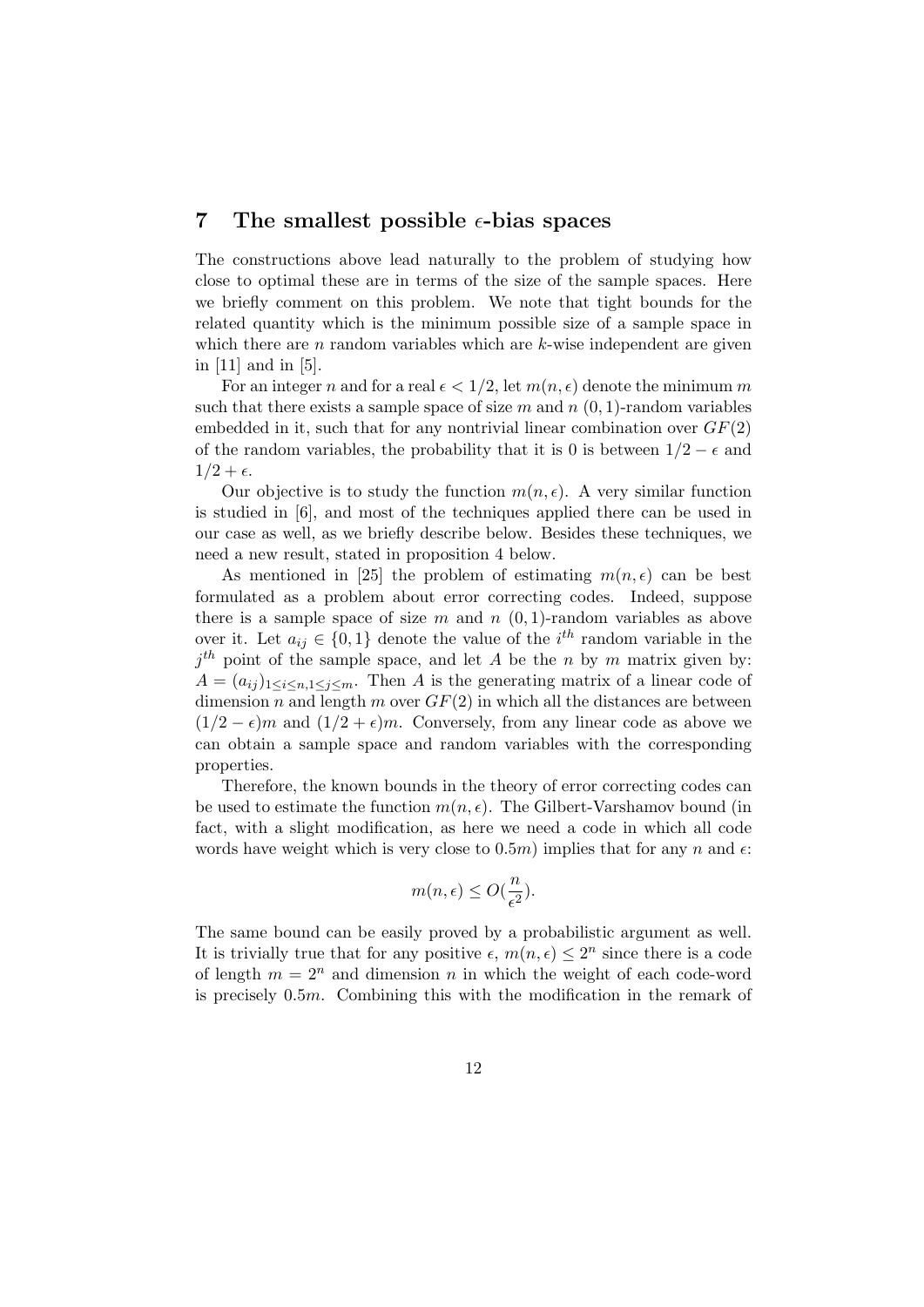Construction 3 we conclude that for any n and  $\epsilon$ :

$$
m(n,\epsilon) \le O(MIN\{\frac{n}{\epsilon^2}, 2^n, \frac{n^2}{\epsilon^2(\log_2(n/\epsilon))^2}\}).
$$
\n(1)

A lower bound for  $m(n, \epsilon)$  can be derived- (as is also mentioned in [6] for the case of fixed  $\epsilon$  )- from the McEliece-Rodemich-Rumsey-Welch bound (see [23], page 559). Although the proof of this bound, as described, e.g., in [23] is given only for the case of a fixed  $\epsilon$  (when the length of the code tends to infinity), the same proof can be extended to a more general case, by studying the asymptotic behavior of the smallest roots of the corresponding Krawtchouk polynomials. This gives here that there exists a fixed (small)  $\delta > 0$ , such that for every n and  $\epsilon \geq 2^{-\delta n}$ .

$$
m(n,\epsilon) \ge \Omega\left(\frac{n}{\epsilon^2 \log 1/\epsilon}\right). \tag{2}
$$

What happens when  $\epsilon < 2^{-\delta n}$ ? A lower bound which is sharp in this range for  $m(n, \epsilon)$  is given in the following result from [3].

**Proposition 4** For every n and  $\epsilon$ :

$$
m(n,\epsilon) \ge \Omega(MIN\{\frac{1}{\epsilon^2}, 2^n\}).
$$

Combining Proposition 4 and inequality (2) we conclude that for every  $n$  and  $\epsilon$ :

$$
m(n,\epsilon) \ge \Omega(MIN\{\frac{n}{\epsilon^2 \log(1/\epsilon)}, 2^n\}).\tag{3}
$$

Note that the upper and the lower bounds for  $m(n, \epsilon)$  given in (1) and in (3) coincide (up to a constant factor) when  $\epsilon = 2^{-\Theta(n)}$  and give that in this range  $m(n, \epsilon) = \Theta(\frac{1}{\epsilon^2})$ . Note also that in this range our third explicit construction (the improvement in the remark) gives also a bound of the form  $O(1/\epsilon^2)$ , which is, thus, tight in this case.

In general, our three explicit constructions all give

$$
m \le \frac{n^2}{\epsilon^2 (\log(n/\epsilon))^{\delta}},
$$

where in the first construction  $\delta = 1$ , in the second  $\delta = 0$  and in the third  $\delta = 2$ . The construction that can be obtained using the BCH-codes, also gives  $\delta = 2$  [3].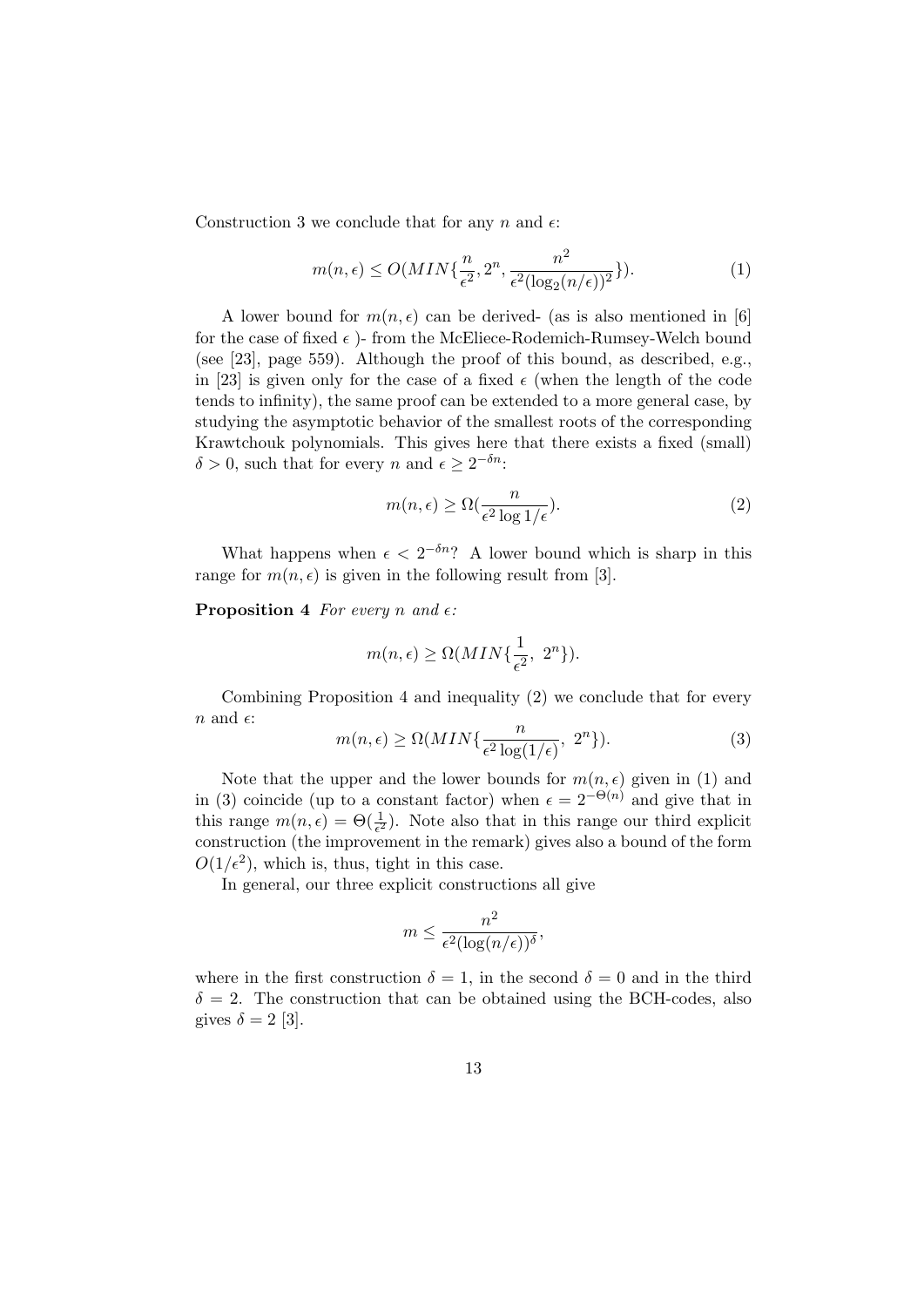# 8 Concluding Remarks

All our three constructions admit fast translation of the succinct representation into the full length sample point. In fact, given succinct representation  $s$ and bit location i, the i<sup>th</sup> bit of the sample determined by s can be computed in  $\mathcal{N} \mathcal{C}$ .

All three constructions can be generalized to  $d$ -ary strings, for any prime d. The generalized constructions have small bias with respect to linear tests (which compute a linear combination mod d of the d-ary values considered as elements of  $Z_d$ ). The first such generalization is due to Azar, Motwani and Naor [7] (extending the characters construction). The second such generalization is due to Guy Even [14] (extending the LFSR construction). Our third construction can be easily generalized as well. However, if one is interested in distributions over d-ary sequences which are statistically close to k-wise independent  $(d\text{-ary})$  distributions then these construction do not offer any improvement in efficiency (over the trivial construction which uses a binary construction) (cf.  $[7], [14]$ ).

An issue to be addressed is the "semi-explicit" presentation of all three constructions. To be fully specified, the first construction requires a list of irreducible polynomials of degree m over  $GF(2)$ , the second construction requires a prime p (of size  $\approx 2^{2m}$ ), whereas the third construction assumes a representation of  $GF(2^m)$  (which amounts to an irreducible polynomial of degree m over  $GF(2)$ ). The reader may wonder whether these requirements can be met in the applications (in which the sample spaces are used). In the rest of this section we answer this question in the affirmative.

In some applications we are allowed to use a preprocessing stage of complexity comparable to the size of the sample space. Two notable examples follow

- The sample space  $S_n^s$  is used for *deterministic simulation* of a randomized algorithm. In such a case the overall complexity of the simulation is  $2<sup>s</sup>$  times the cost of one call to the randomized algorithm. Hence, adding a preprocessing stage of complexity  $2<sup>s</sup>$  does not increase the overall complexity.
- The sample space  $S_n^s$  contains strings of length comparable to  $2^s$  (i.e.  $s = O(\log n)$ . This is the case, for example, when m is selected such that the sample space is  $\epsilon$ -away from  $\log n$ -wise independent, for some fixed  $\epsilon$  (or  $\epsilon = n^{-O(1)}$ ) (cf. [25]).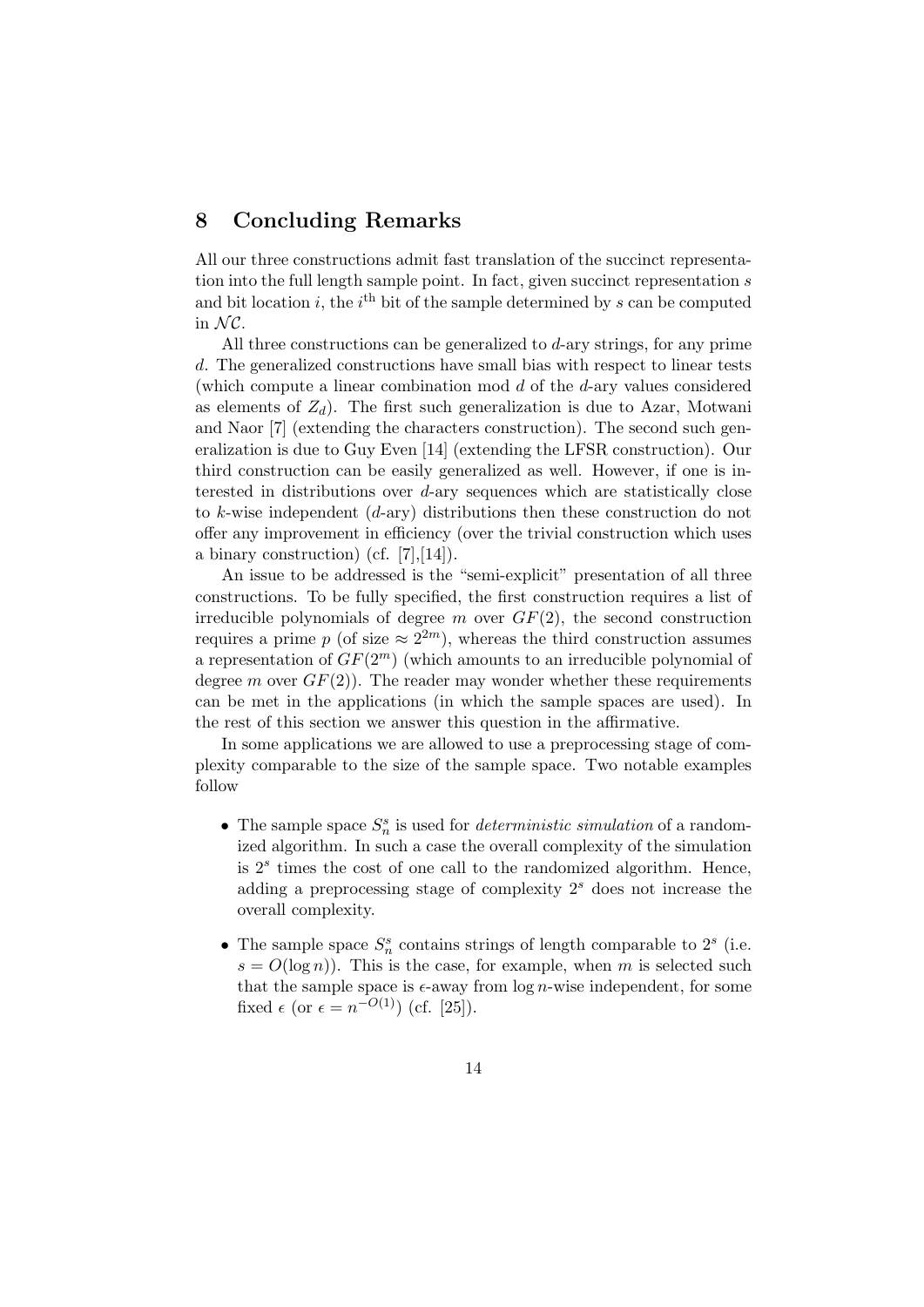In a preprocessing stage (of complexity  $2<sup>s</sup>$ ), we may enumerate all monic polynomials of degree s and discard those which have non-trivial divisors. Similarly, to find a prime larger than  $M$ , we can test all integers in the interval [M, 2M] for primality.

In case such a preprocessing is too costly we either omit it or replace it by a randomized preprocessing stage of complexity  $m^{O(1)}$ . In the 2<sup>nd</sup> and 3<sup>rd</sup> constructions all that is needed is one "element" (either a prime in  $[M, 2M]$ ) or a irreducible polynomial of degree  $m$ ). Such an element can be found by sampling the strings of length  $\ell$  ( $\ell$  equals m or  $1 + \log M$ , respectively). In both cases the density of good elements is  $\approx \frac{1}{\ell}$  $\frac{1}{\ell}$ . A straightforward algorithm to achieve this will require  $\ell^2$  independently selected  $\ell$ -bit strings, meaning that we use  $\ell^3$  coin flips in the precomputation (which dominates the  $O(\ell)$ coin flips used to select a sample point in the sample space). An alternative procedure is suggested below (for sake of clarity we consider the problem of finding an irreducible polynomial of degree  $m$ ).

Construction 4 (sample space for irreducible polynomials):

- Use pairwise-independent sampling to specify m monic polynomials of degree m. With probability at least  $\frac{1}{2}$ , at least one of these polynomials is irreducible. The pairwise independent sampling requires 2m bits (cf.  $[12]$ ). Call the resulting sample space  $P_m$ .
- Use an expander-path of length  $O(m)$  to specify  $O(m)$  points in the sample space  $P_m$ . This is done by using  $O(m)$  bits to specify a starting point and then using  $O(m)$  bits to choose a path of length  $O(m)$  starting at this point. With probability at least  $1 - 2^{-m}$ , at least one of these points specifies a sequence of m polynomials containing at least one irreducible polynomial (cf.  $[2, 13, 20, 17, 8]$ ). This sampling requires  $O(m)$  bits. Call the resulting sample space  $E_m$ .
- A sample point in  $E_m$  specifies  $O(m^2)$  polynomials and with overwhelming probability at least one of them is irreducible. Say we output the first irreducible polynomial among these  $m^2$  polynomials.

Remark 1 When using an expander graph in this construction, it is important to note that there are explicit constructions of expander graphs which do not use a large prime or anything else that might be hard to find deterministically. An example of such a construction is the construction by Gabber and Galil [16].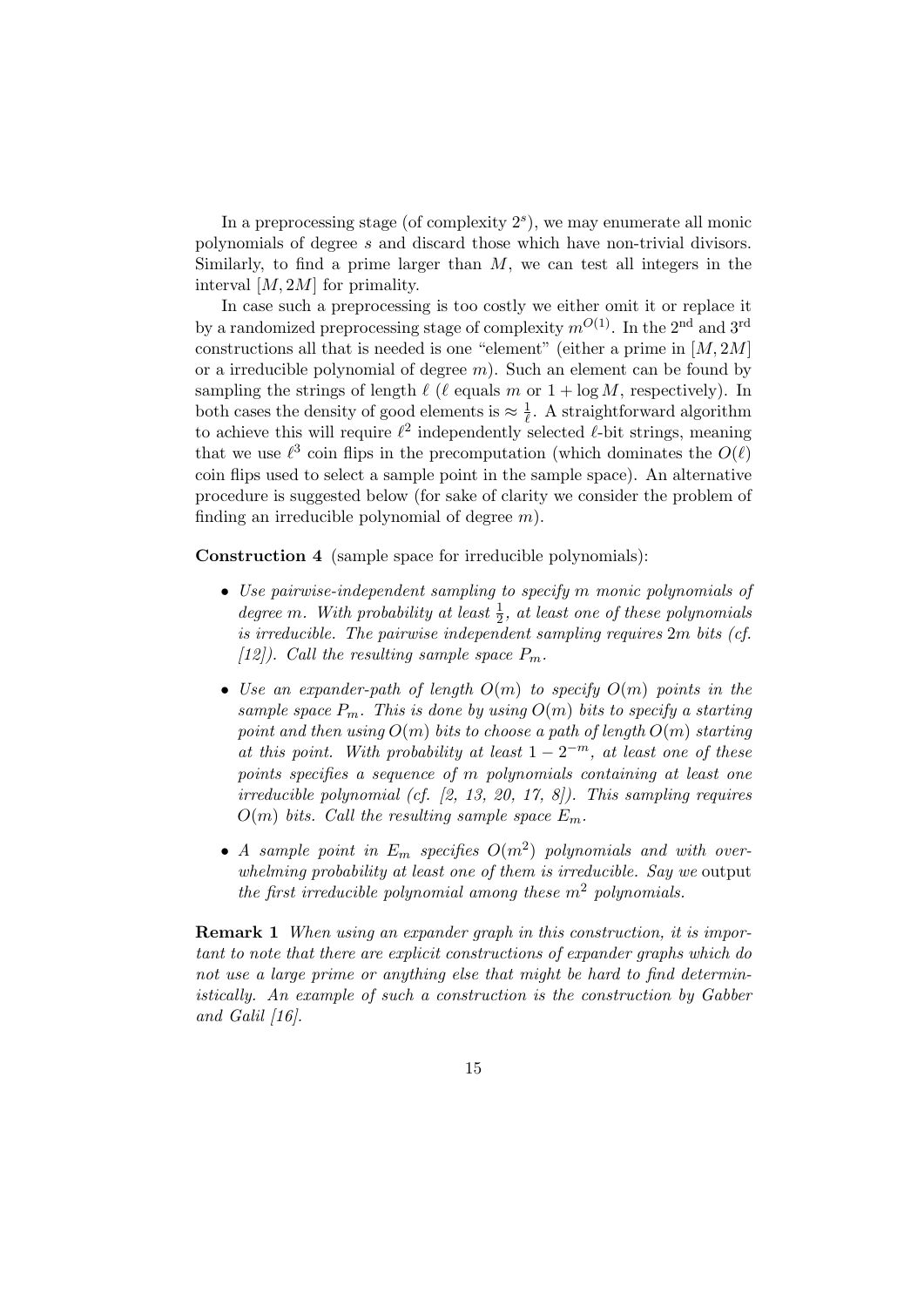Construction 4 suffices as a randomized preprocessing for Constructions 2 and 3, and for a modification of Construction 1 (sketched below). However, for Construction 1 (as appearing in Section 3) we need the ability to select a random irreducible polynomial (and not merely to find and fix one). Construction 4 does get "close" to that goal: although the output does not specify a uniformly selected irreducible polynomial, it is easy to see that the probability that a particular polynomial appears in the output is bounded above by  $O(m^2 \frac{1}{N})$ , where N denotes the number of irreducible polynomials (and hence  $\frac{1}{N}$  is the probability that a particular one is picked when we select with uniform probability). Thus, the probability that the polynomial selected by Construction 4 divides a fixed  $n$  degree polynomial is bounded above by  $m^2 \cdot \frac{n}{2^m}$ . Hence, the implementation of Construction 1 in which the feedback rule is selected using Construction 4 yields a sample space of size  $2^{O(m)}$  which is  $\frac{nm^2}{2^m}$ -biased with respect to linear tests.

Finally, we sketch a modification of Construction 1, suggested by Y. Azar. Fix a "non-degenerated" feedback rule f (i.e. an irreducible polynomial of degree m). The sample point specified by a start sequence  $\overline{s} =$  $s_0, s_1, \ldots, s_{m-1}$  and an integer  $k < 2^m$  (called the gap) is  $r_0, r_k, \ldots r_{(n-1)k}$ where  $r_i = s_i$  for  $i < m$  and  $r_i = \sum_{j=0}^{m-1} f_j \cdot r_{i-m+j}$  for  $i \geq km$ . It can be shown that for any fixed irreducible polynomial  $f(t)$  (of degree m) and any degree-n polynomial  $g(t)$ , when k is uniformly chosen in  $\{1, 2, ..., 2^m - 1\}$ , the probability that  $f(t)$  divides  $g(t^k)$  is bounded above by  $\frac{n}{2^m}$ . Using the argument of Proposition 1 it follows that the modified sample space is  $\frac{n}{2^m}$ . biased with respect to linear tests. As in Construction 3 we again get linear feedback shiftregister sequences. This time with a third distribution.

Acknowledgment: Noga Alon wishes to thank Ronny Roth for stimulating conversations. Oded Goldreich wishes to thank Guy Even for collaboration in the early stages of this research. Johan Håstad wishes to thank Avi Wigderson for inviting him to Israel. René Peralta wishes to thank Eric Bach for referring him to Schmidt's book.

# References

- [1] Adleman, L.M., and M-D.A. Huang, "Recognizing Primes in Random Polynomial Time", Proc. 19th STOC, 1987, pp. 462–470.
- [2] M. Ajtai, J. Komlos, E. Szemerédi, "Deterministic Simulation in LOGSPACE", Proc. 19th STOC, 1987, pp. 132–140.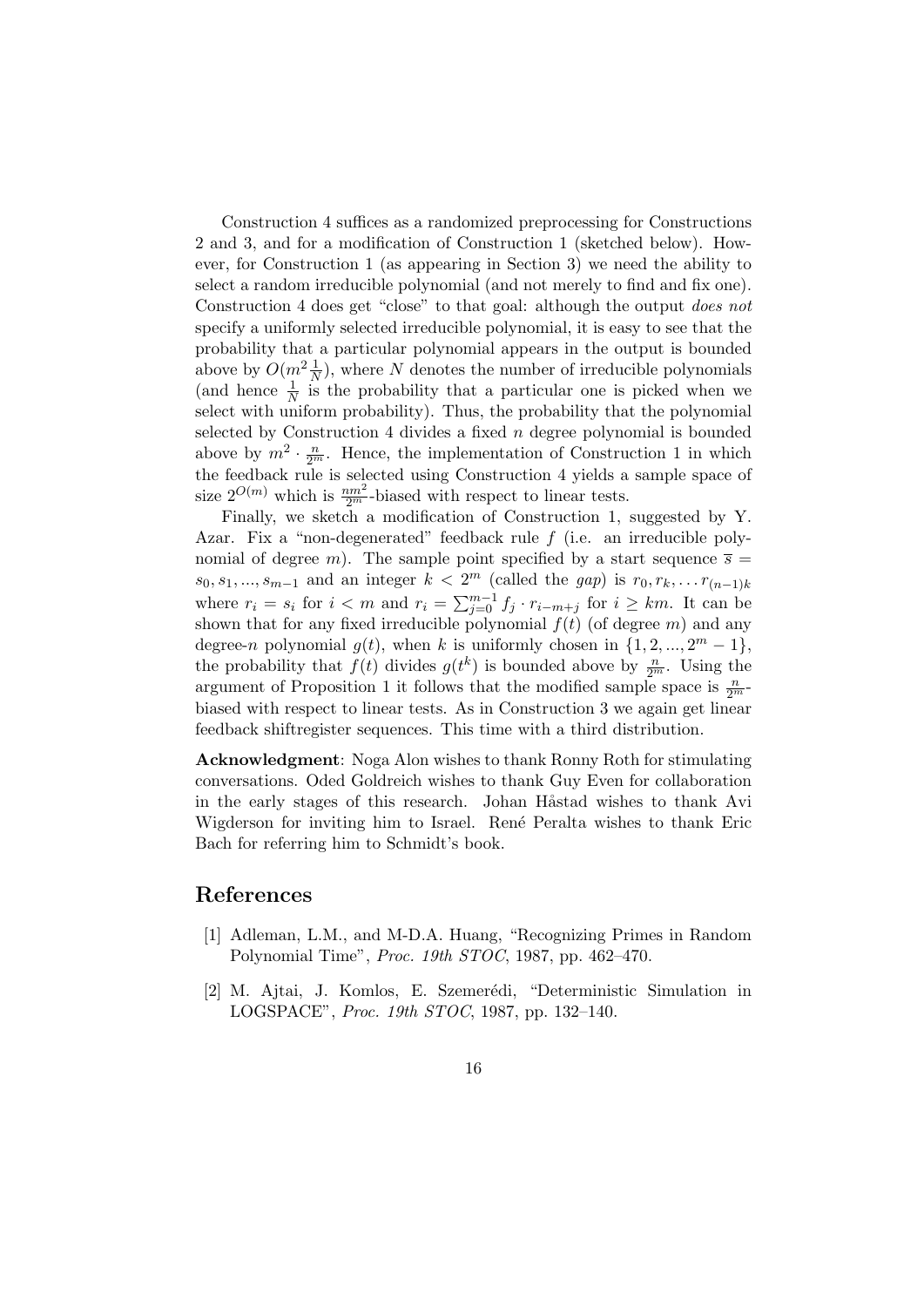- [3] N. Alon, Unpublished manuscript.
- [4] N. Alon, "A parallel algorithmic version of the local lemma", Random Structures and Algorithms, Vol 2, 1991, pp. 367–378. Also 32nd FOCS, 1991, pp 586–593.
- [5] N. Alon, L. Babai, and A. Itai, "A fast and Simple Randomized Algorithm for the Maximal Independent Set Problem", J. of Algorithms, Vol. 7, 1986, pp. 567–583.
- [6] N. Alon, J. Bruck, J. Naor, M. Naor and R. Roth, "Construction of asymptotically good low-rate error-correcting codes through pseudorandom graphs", to appear in IEEE Trans. on Information theory.
- [7] Y. Azar, R. Motwani and J. Naor, "An efficient construction of a multiple value small bias probability space", to appear.
- [8] M. Bellare, O. Goldreich, and S. Goldwasser "Randomness in Interactive Proofs", 31st FOCS, 1990, pp. 318-326.
- [9] R. Ben-Natan, "On Dependent Random Variables Over Small Sample Spaces", M.Sc. Thesis, Computer Science Dept., Hebrew University, Jerusalem, Israel, Feb. 1990.
- [10] J. Boyar, G. Brassard, and R. Peralta, "Subquadratic Zero-Knowledge", 32nd FOCS, 1991, pp. 69–78.
- [11] B. Chor, J. Friedmann, O. Goldreich, J. Hastad, S. Rudish, and R. Smolensky, "The bit extraction problem and t-resilient functions", Proc. 26th FOCS, 1985, pp. 396–407
- [12] B. Chor and O. Goldreich, "On the Power of Two–Point Based Sampling," Jour. of Complexity, Vol 5, 1989, pp. 96–106.
- [13] A. Cohen and A. Wigderson, "Dispensers, Deterministic Amplification, and Weak Random Sources", 30th FOCS, 1989, pp. 14–19.
- [14] G. Even, private communication, May 1990, to be included in his M. Sc. thesis to be submitted in CS Dept., Technion, Israel.
- [15] U. Feige, S. Goldwasser, L. Lovasz, S. Safra, and M. Szegedy, "Approximating Clique is almost NP-complete", 32nd FOCS, pp. 2–12, 1991.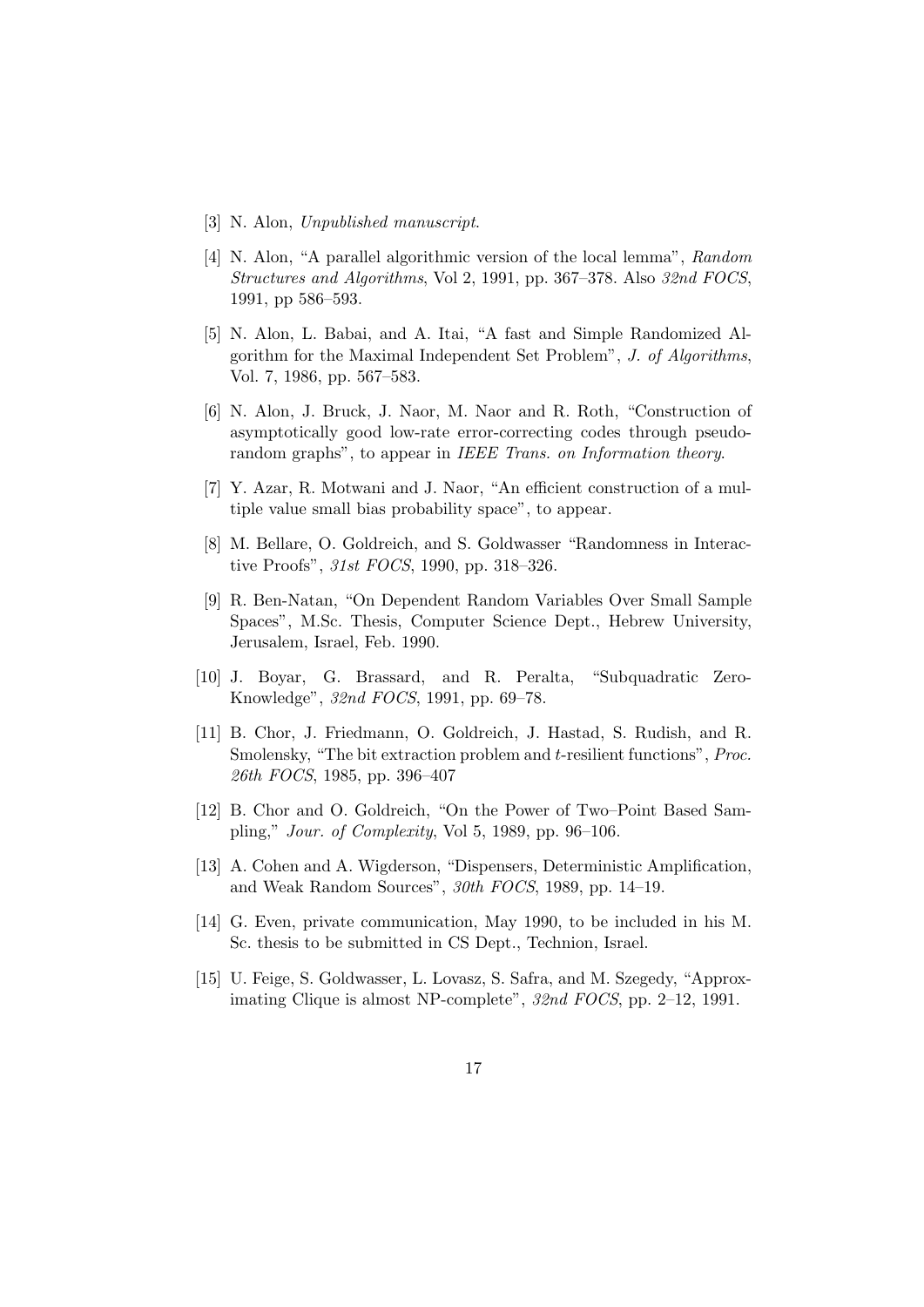- [16] O. Gabber, Z. Galil, "Explicit Constructions of Linear Size Superconcentrators", JCSS, 22 (1981), pp. 407-420.
- [17] O. Goldreich, R. Impagliazzo, L.A. Levin, R. Venkatesan, D. Zuckerman, "Security Preserving Amplification of Hardness", 31st FOCS, 1990, pp. 318-326.
- [18] S. Goldwasser, and J. Kilian, "Almost All Primes Can Be Quickly Certified", *Proc. 18th STOC*, 1986, pp. 316–329.
- [19] S. W. Golomb, Shift Register Sequences, Aegean Park Press, Revised edition, 1982.
- [20] R. Impagliazzo, and D. Zuckerman, "How to Recycle Random Bits", 30th FOCS, 1989, pp. 248-253.
- [21] M. Luby, "A simple parallel algorithm for the maximal independent set problem", Proc. 17th STOC, 1985, pp. 1–10.
- [22] A. Lubotzky, R. Phillips, P. Sarnak, "Explicit Expanders and the Ramanujan Conjectures", Proc. 18th STOC, 1986, pp. 240-246.
- [23] F. J. MacWilliams and N. J. A. Sloane, The Theory of Error-Correcting Codes, North Holland, Amsterdam, 1977.
- [24] K. Mulmuley, U.V. Vazirani and V.V. Vazirani, "Matching is as easy as Matrix Inversion", Proc. 19th STOC, 1987, pp. 345–354.
- [25] J. Naor and M. Naor, "Small-bias Probability Spaces: Efficient Constructions and Applications", 22nd STOC, 1990, pp. 213–223.
- [26] M.O. Rabin, "Probabilistic Algorithms for Testing Primality", J. of Num. Th., 12, pp. 128–138, 1980.
- [27] W. M. Schmidt, Equations over finite fields, an elementary approach, Lecture Notes in Mathematics, Vol. 536, Springer Verlag (1976).
- [28] R. Solovay, and V. Strassen, "A Fast Monte-Carlo Test for Primality", SIAM J. of Comp., 6, pp. 84–85, 1977.
- [29] U.V. Vazirani, "Randomness, Adversaries and Computation", Ph.D. Thesis, EECS, UC Berkeley, 1986.
- [30] U.V. Vazirani, and V.V. Vazirani, "Efficient and Secure Pseudo-Random Number Generation," Proc. 25th FOCS, 1984, pp. 458–463.